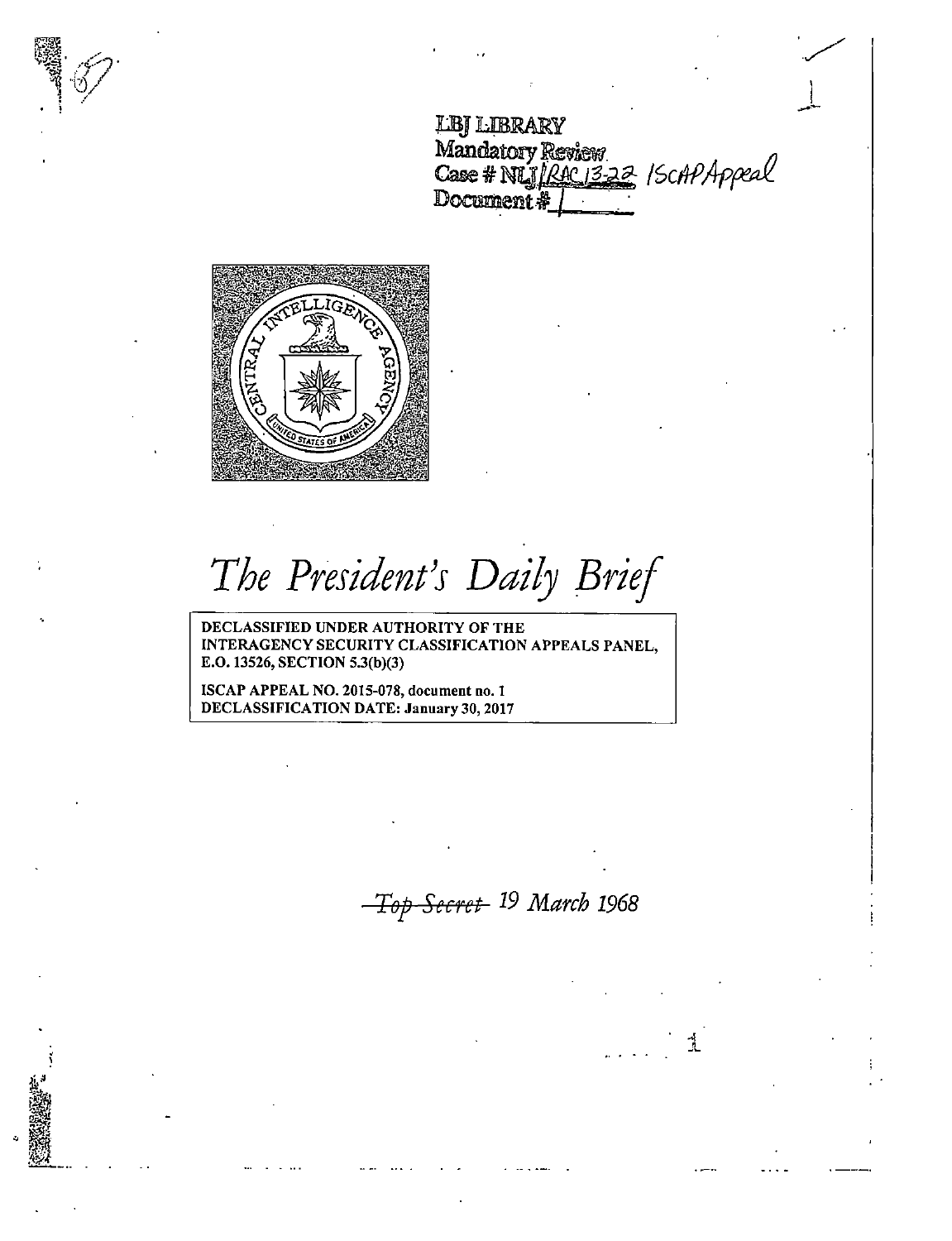## 50X1, E.O.13526

## DAILY BRIEF 19 MARCH 1968

1. Vietnam

We have new evidence that the Communists have been continuing a high rate of infiltration into South Vietnam since Tet. Another group of radio stations controlled by the High Command in Hanoi has been identified in the infiltration communications network. The Communists are also adding rapidly to their land-line communications link from North Vietnam to their forces in the South.

Hanoi has meanwhile moved at least one--probably two--more of its IL-28 bombers from South China to Phuc Yen airfield. It already had two of them there.

2. Poland For the first time in the current crisis, uniformed soldiers armed with automatic weapons are being seen in the streets of Warsaw. Armed police are also coming in from other cities.

> Rumors abound that Gomulka is shortly to deliver a major speech, perhaps today. The Italian ambassador thinks this may be the occasion for announcing changes in the party leadership. The security reinforcements in the capital may be to help control the crowds that would be rounded up for a Gomulka speech.

Unrest continues in other Polish cities.

3. France

50X1 and 6, E.O.13526

50X1, E.O.13526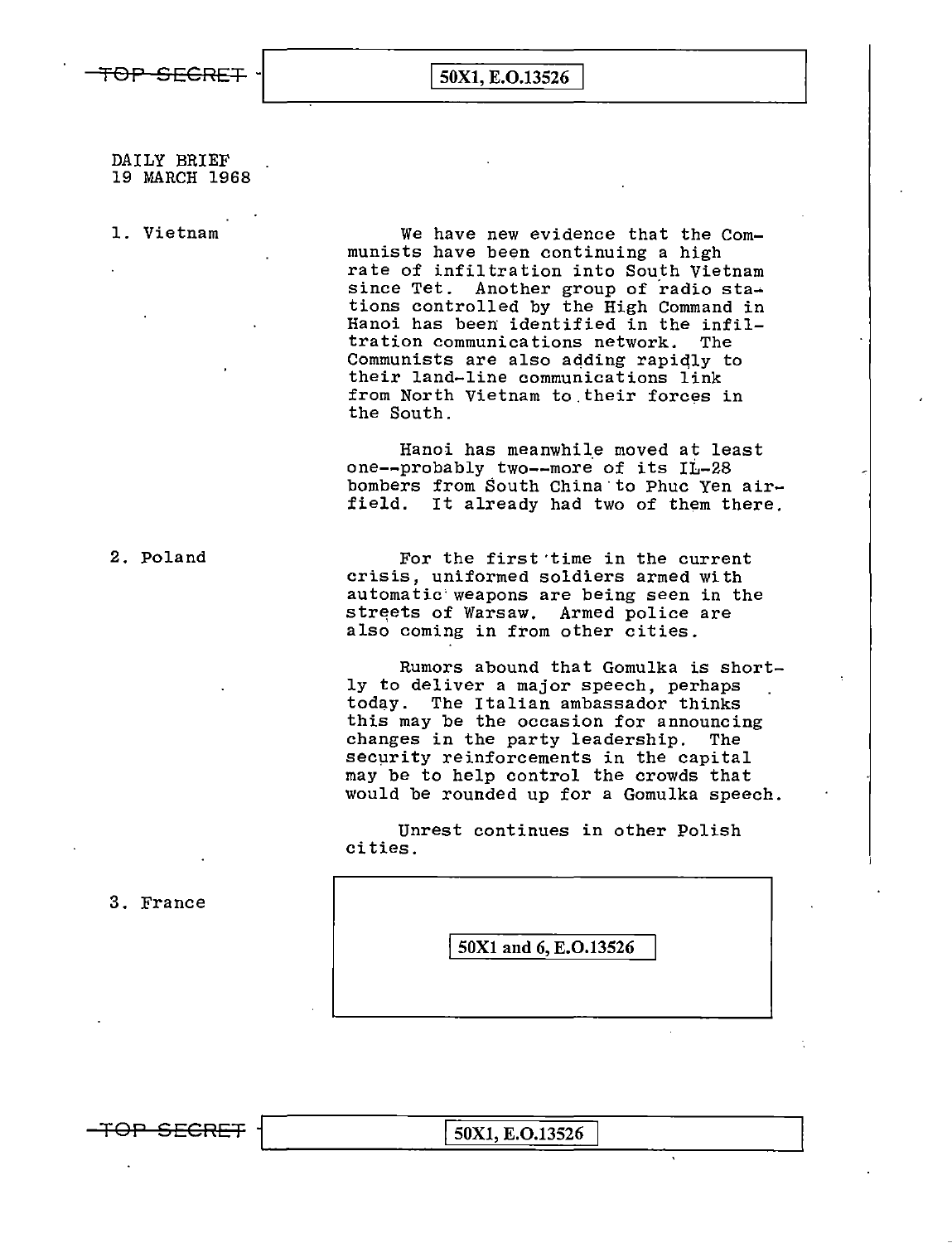

4. USSR-Space Something must have gone wrong with the re-entry of the Soviets' latest un manned spacecraft on 9 March. The details are not clear,

50X1, E.O.13526 50X1, E.O.13526

5. Israel

The Israelis are grim in the wake of yesterday's terrorist incident near the southern port of Eilat. At last word, two adults were dead and 27 children wounded after a school bus hit a mine. This surely raises the chances of a bigger than usual Israeli retaliation against Jordan.

6. Egypt

Nasir is to get six more medium bombers today from the Soviets. This is the second such delivery since the June war and raises the number of these jet bombers. in Egypt to twelve, compared to 26 before the war.

50X1, E.O.13526

7. Nepal

King Mahendra's condition following his heart attack on Friday. He has been an autocratic ruler .and the lid will stay on even during a fairly long convalescence. His death, however, might bring problems. The King's son and heir, now a 22-year-old Harvard student, would have a hard time of it.

TOP SECRET - 50X1, E.O.13526